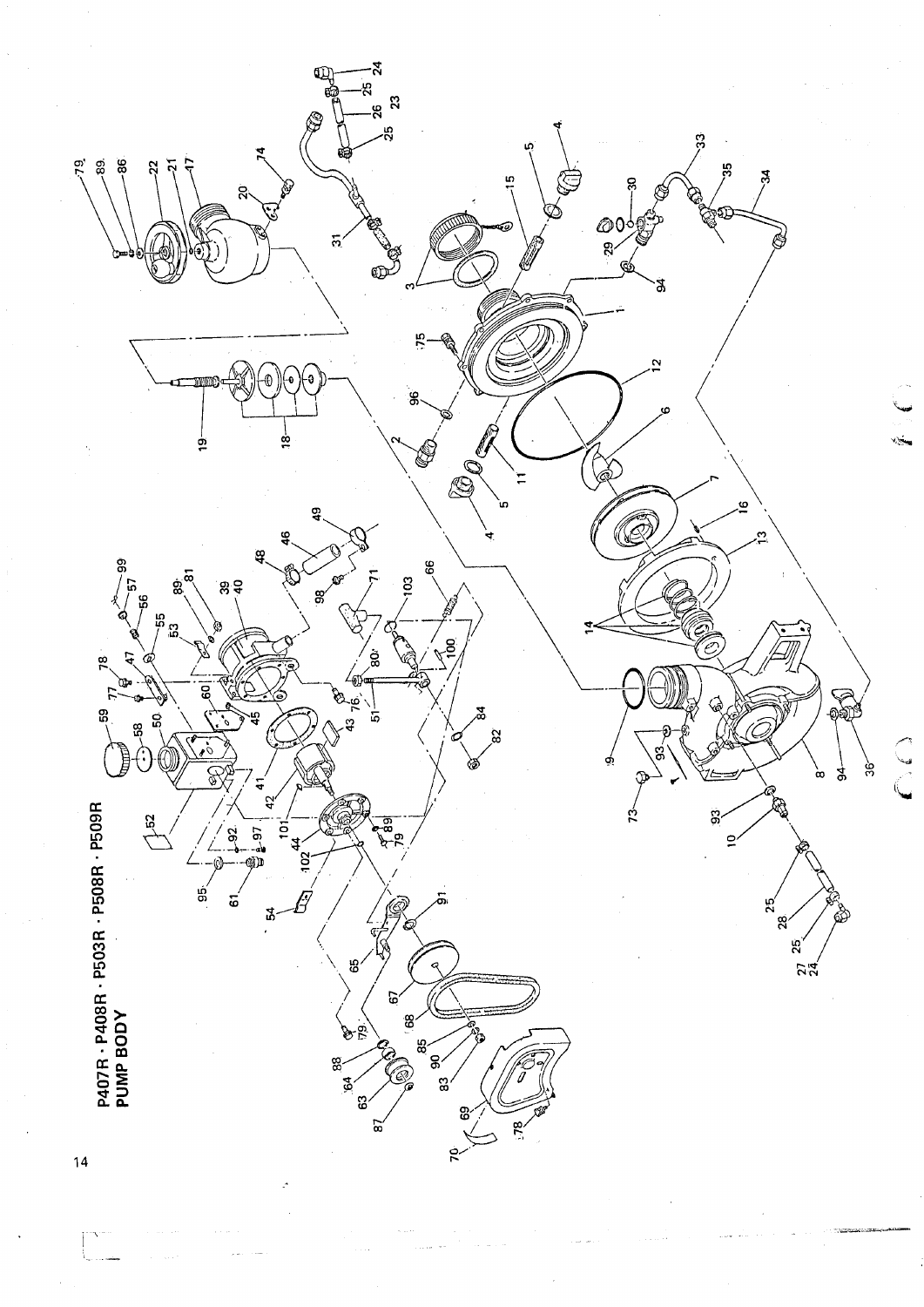#### PUMP BODY

### REPLACEMENT PARTS LIST

| KEY<br>NO.      | PART NO.                 |                      | P407R P408R P503R P508R P509R | <b>Q'TY</b>    |        |        | <b>DESCRIPTION</b>                                  |
|-----------------|--------------------------|----------------------|-------------------------------|----------------|--------|--------|-----------------------------------------------------|
| 1               | 8421009000               | 1                    | 1                             | 1              | 1      | 1      |                                                     |
| $\overline{c}$  | 8421500800               | 1                    | 1                             | 1              | 1      | 1      | Pump cover unit (Incl. 104, 105)<br>Union           |
| 3               | 8501007000               | 1                    | 1                             | 1              | 1      | 1      | Pump cover cap unit (3")                            |
| 4               | 8501501800               | $\overline{2}$       | $\overline{2}$                | $\overline{2}$ | 2      | 2      | Strainer cap                                        |
| 5               | 0062630280               | $\mathbf{2}^{\circ}$ | $\overline{2}$                | $\overline{2}$ | 2      | 2      | Packing (strainer)                                  |
| 6               | 8501500200               | 1                    | 1                             | 1              | 1      | 1      | Inducer                                             |
| 7               | 8501500400               | 1                    | 1                             | 1              | 1      | 1      | Impeller                                            |
| 8               | 8421004000               | 1                    | 1                             | 1              | 1      | 1      | Spiral casing compl. (Incl. 9)                      |
| 9               | 8501500700               | 1                    | 1                             | 1              | 1      | 1      | $O$ -ring                                           |
| 10              | 8504502000               | 1                    | 1                             | 1              | 1      | 1      | Union                                               |
| 11              | 8501002000               | 1                    | 1                             | 1              | 1      | 1      | Strainer compl.                                     |
| 12              | 8981501700               | 1                    | 1                             | 1              | 1      | 1      | O-rina                                              |
| 13              | 8421500700               | 1                    | 1                             | 1              | 1      | 1      | Guide vane                                          |
| 14              | 8511001000               | 1                    | 1                             | 1              | 1      | 1      | Mechanical seal unit                                |
| 15              | 8421006000               | 1                    | 1                             | 1              | 1      | 1      | Strainer compl,                                     |
| 16              | 8421500900               | 1                    | 1                             | 1              | 1      | 1      | Spring pin                                          |
| 17 <sub>2</sub> | 8422001000               | 1                    | 1                             | 1              | 1      | 1      | Discharge valve unit (Incl. 18, 19, 21, 22, 79, 89, |
|                 |                          |                      |                               |                |        |        | 86)                                                 |
| 18              | 8502003000               | 1                    | 1                             | 1              | 1      | 1      | Valve ass'y                                         |
| 19              | 8422500200               | 1                    | 1                             | 1              | 1      | 1      | Spindle                                             |
| 20              | 8502500201               | 1                    | 1                             | 1              | 1      | 1      | Stopper                                             |
| 21              | 8302500700               | 1                    | 1                             | 1              | 1      | 1      | O-ring                                              |
| 22              | 8422004000               | 1                    | 1                             | 1              | 1      | 1      | Handle ass'y                                        |
| 23              | 8424002000               | 1                    | 1                             | 1              | 1      | 1      | Vacuum gauge pipe compl. (Incl. 24~26)              |
| 24              | 8504010000               | 1                    | 1                             | 1              | 1      | 1      | Gauge connection ass'y                              |
| 25              | 8504501500               | 4                    | 4                             | 4              | 4      | 4      | Clip(B)                                             |
| 26              | 8424500000               | 1                    | 1                             | 1              | 1      | 1      | Rubber pipe (B)                                     |
| 27              | 8424004000               | 1                    | 1                             | 1              | 1      | 1      | Pressure gauge pipe ass'y (Incl. 25, 28)            |
| 28              | 8424500,100              | 1                    | 1                             | 1              | 1      | 1      | Rubber pipe (C)                                     |
| 29              | 8501043000               | 1                    | 1                             | 1              | 1      | 1      | Nonreturn valve unit (Incl. 30)                     |
| 30              | 8981502200               | 1                    | 1                             | 1              | 1      | 1      | Valve                                               |
| 31<br>33        | 8424001000               | 1                    | 1                             | 1              | 1      | 1      | Vacuum pipe                                         |
| 34              | 8504004000               | 1                    | 1                             | 1              | 1      | 1      | Cooling water pipe (A) compl.                       |
| 35              | 8504009000<br>8504501600 | 1<br>1               | 1<br>1                        | 1              | 1      | 1      | Drain pipe compl.                                   |
| 36              | 8981003000               | 1                    | 1                             | 1<br>1         | 1      | 1      | Joint (for cooling water)                           |
| 39.             | 8423005000               | 1                    | 1                             |                | 1      | 1      | Drain cock unit                                     |
|                 |                          |                      |                               | 1              | 1      | 1      | Vacuum pump unit (Incl. 40~45, 79, 89, 101,<br>103) |
| 40              | 8423006000               | 1                    | 1                             | 1              | 1      | 1      | Vacuum pump body compl.                             |
| 41              | 8503500500               | 1                    | 1                             | 1              | 1      | 1      | Packing (VP cover)                                  |
| 42<br>43        | 8423500800               | 1                    | 1                             | 1              | 1      | 1      | Vacuum pump rotor                                   |
| 44              | 8423500900               | 4                    | 4                             | 4              | 4      | 4      | <b>Blade</b>                                        |
| 45              | 8423500700<br>8503502100 | 1                    | 1                             | 1              | 1      | 1      | Vacuum pump cover                                   |
| 46              | 8423501800               | 1<br>1               | 1                             | 1              | 1      | 1      | Adjusting screw                                     |
| 47              | 8503009001               | 1                    | 1<br>1                        | 1,             | 1      | 1      | Vinyl pipe (for exhaust gas)                        |
| 48              | 8423501600               | Ï.                   | 1                             | 1              | 1      | 1      | Belt cover fixture compl.                           |
| 49              | 8423501700               | 1                    | 1                             | 1              | 1      | 1      | Clip                                                |
| 50              | 8423002000               | 1                    | 1                             | 1<br>1         | 1      | 1      | Pipe band                                           |
| 51              | 8423010000               | 1                    | 1                             | 1              | 1<br>1 | 1<br>1 | Oil tank compl.                                     |
| 52              | 8429501400               | 1                    | 1                             | 1              | 1      | 1      | Change over cock handle unit<br>Label (Fuel cock)   |
| 53              | 8423501200               | 1                    | 1                             | 1              | 1      | 1      | Plate spring                                        |
| 54              | 8423501900               | 1                    | 1                             | 1              | 1      | 1      | Holder                                              |
| 55              | 0200 14997 0             | 1                    | 1                             | 1              | 1      | 1      | Washer                                              |
| 56              | 8983500100               | 1                    | 1                             | 1              | 1      | 1      | Spring                                              |
| 57              | 8983500000               | 1                    | 1                             | 1              | 1      | 1      | Adjusting nut                                       |
| 58              | 8503502200               | 1                    | 1                             | 1              | 1      | 1      | Rubber packing                                      |
| 59              | 8503500200               | 1                    | 1                             | 1              | 1      | 1      | Oil tank cap                                        |
| ,60             | 8423500400               | 1                    | 1                             | 1              | 1      | 1      | Packing (oil tank)                                  |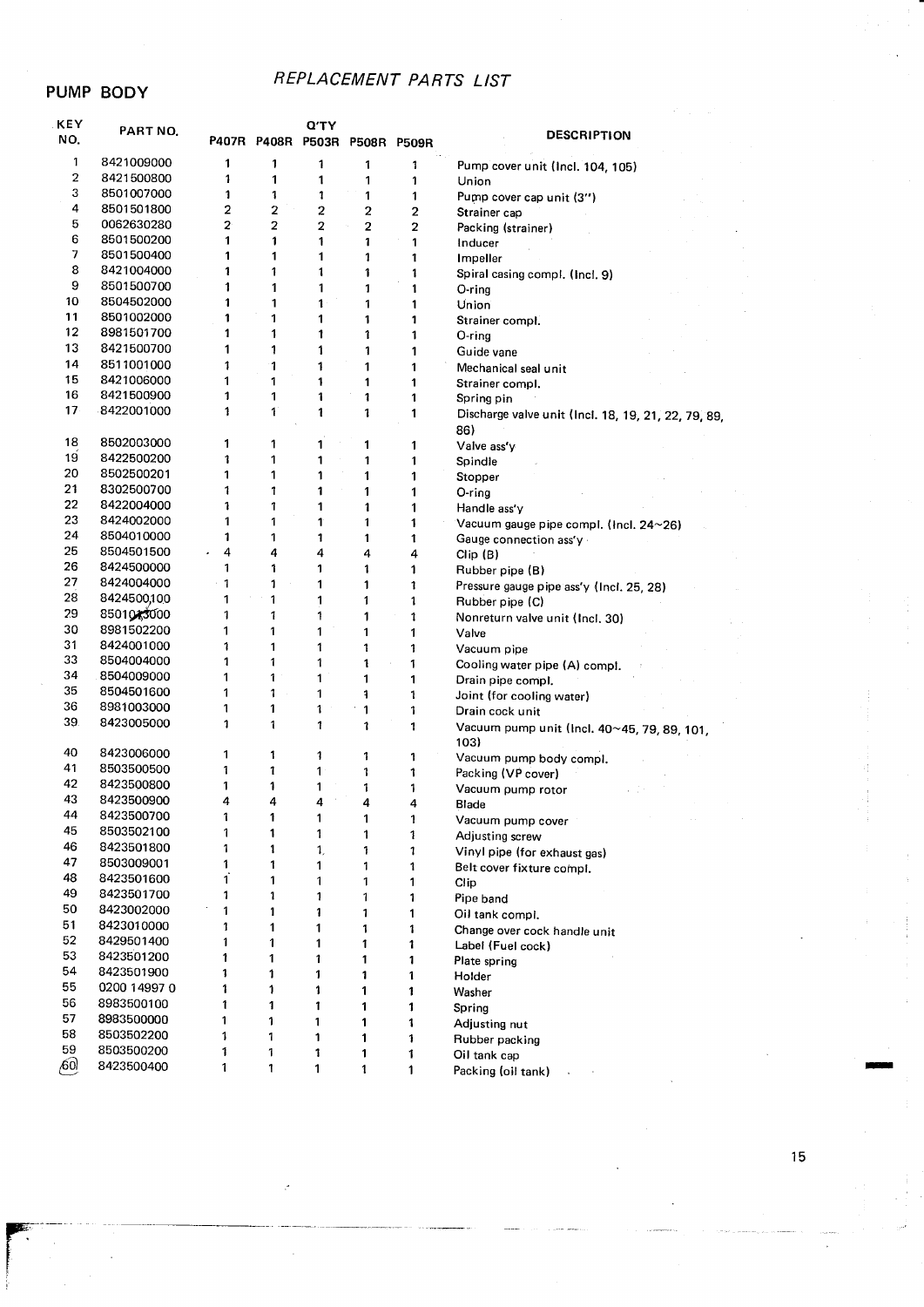## **PUMP BODY**

| <b>KEY</b> | PART NO.     |                |                | <b>Q'TY</b>             |                               |                         |                             |
|------------|--------------|----------------|----------------|-------------------------|-------------------------------|-------------------------|-----------------------------|
| NO.        |              |                |                |                         | P407R P408R P503R P508R P509R |                         | <b>DESCRIPTION</b>          |
| 61         | 8423501300   | 1              | 1              | 1                       | 1                             | 1                       | Union                       |
| 62         | 6985502200   | 1              | 1              | 1                       | 1                             | J                       | Clip                        |
| 63         | 8303501600   | 1              | 1              | 1                       | 1                             | 1                       | Tension pulley              |
| 64         | 0600 10997 0 | 1              | 1              | 1                       | 1                             | 1                       | Ball bearing                |
| 65         | 8423009000   | 1              | 1              | 1                       | 1                             | 1                       | Tension arm compl.          |
| 66         | 8423501100   | 1              | 1              | 1                       | 1                             | 1                       | Spring                      |
| 67         | 8503502000   | 1              | 1              | $\ddagger$              | 1                             | 1                       | Driven pulley               |
| ලි ද       | 8503502700   | 1              | 1              | 1                       | 1                             | 1                       | V-belt (A-28)               |
| 69         | 8423007000   | 1              | 1              | 1                       | 1                             | 1                       | Belt cover ass'y            |
| 70         | 8429501500   | 1              | 1              | 1                       | 1                             | 1                       | Label (change over cock)    |
| 71         | 8423501000   | 1              | 1              | 1                       | 1                             | 1                       | Handle                      |
| 73         | 8501501100   | 1              | 1              | 1                       | 1                             | 1                       | Plug                        |
| 74         | 00113 0612 0 | 2              | 2              | $\overline{2}$          | 2                             | $\overline{2}$          | Bolt ass'y (M6 x 12)        |
| 75.        | 00115 0825 0 | 8              | 8              | 8                       | 8                             | 8<br>y                  | Bolt ass'y $(M8 \times 25)$ |
| $76 -$     | 00118 0825 0 | $\overline{a}$ | 2              | $\overline{\mathbf{2}}$ | $\overline{a}$                | $\overline{2}$          | Bolt ass'y $(M8 \times 25)$ |
| 77         | 00115 0610 0 | 1              | 1              | 1                       | 1                             | 1                       | Bolt ass'y $(M6 \times 10)$ |
| 78         | 00115 0612 0 | 2              | $\overline{2}$ | $\overline{a}$          | $\overline{2}$                | $\overline{2}$          | Bolt ass'y (M6 $\times$ 12) |
| 79         | 00166 0616 0 | 7              | 7              | 7                       | 7                             | 7                       | Bolt (M6 x 16)              |
| 80         | 00224 1000 0 | 1              | 1              | $\mathbf{1}$            | 1                             | 1                       | Nut (M10)                   |
| 81         | 00228 0600 0 | 3              | 3              | 3                       | 3                             | 3                       | Nut (M6)                    |
| 82         | 00228 0800 0 | 1              | 1              | 1                       | 1                             | 1                       | Nut (M8)                    |
| 83         | 00228 1000 0 | 1              | 1              | 1                       | 1                             | 1                       | Nut (M10)                   |
| 84         | 00311 0800 0 | 1              | 1              | 1                       | 1                             | 1                       | Washer (M8)                 |
| 85         | 00311 1000 0 | 1              | 1              | 1                       | 1                             | 1                       | Washer (M10)                |
| 86         | 00312 0600 0 | 1              | 1              | 1                       | 1                             | 1                       | Washer (M6)                 |
| 87         | 00313 0800 0 | 1              | 1              | 1.                      | 1                             | 1                       | Clip                        |
| 88         | 00314 3000.0 | 1              | 1              | 1                       | 1                             | 1                       | Snap ring (inner)           |
| 89         | 00320 0600 0 | 10             | 10             | 10                      | 10                            | 10                      | Spring washer (M6)          |
| 90         | 00320 1000 0 | $\overline{2}$ | $\overline{c}$ | $\overline{2}$          | $\overline{2}$                | $\overline{2}$          | Spring washer (M10)         |
| 91         | 00315 2500 0 | 1              | 1              | 1                       | 1                             | 1                       | Snap ring (outer)           |
| 92         | 00371 0600 0 | 1              | 1              | 1                       | 1                             | 1                       | Gasket (fiber)              |
| 93         | 00371 1400 0 | $\overline{c}$ | $\overline{2}$ | $\overline{2}$          | $\overline{2}$                | $\overline{\mathbf{c}}$ | Gasket (fiber)              |
| 94         | 00371 1600 0 | $\overline{2}$ | 2              | $\overline{\mathbf{c}}$ | $\overline{2}$                | $\overline{2}$          | Gasket (fiber)              |
| 95         | 00371 2000 0 | 1              | 1              | 1                       | 1                             | 1                       | Gasket (fiber)              |
| 96         | 00371 2800 0 | 1              | 1              | 1                       | 1                             | 1                       | Gasket (fiber)              |
| 97         | 00431 0608 0 | 1              | 1              | 1                       | 1                             | 1                       | Screw                       |
| 98         | 00437 0610 0 | 1              | 1              | 1                       | 1                             | 1                       | Screw ass'y                 |
| 99         | 00510 2020 0 | 1              | 1              | 1                       | 1                             | 1                       | Cotter pin                  |
| 100        | 0051906360   | 1              | 1              | 1                       | 1                             | 1                       | Spring pin                  |
| 101        | 00532 0420 0 | 1              | 1              | 1                       | 1                             | 1                       | Key                         |
| 102        | 00626 2014 0 | 1              | 1              | 1                       | 1                             | 1                       | O-ring                      |
| 103        | 00626 1025 0 | 1              | 1              | 1                       | 1                             | 1                       | O-ring                      |

 $\sum_{i=1}^{\infty}$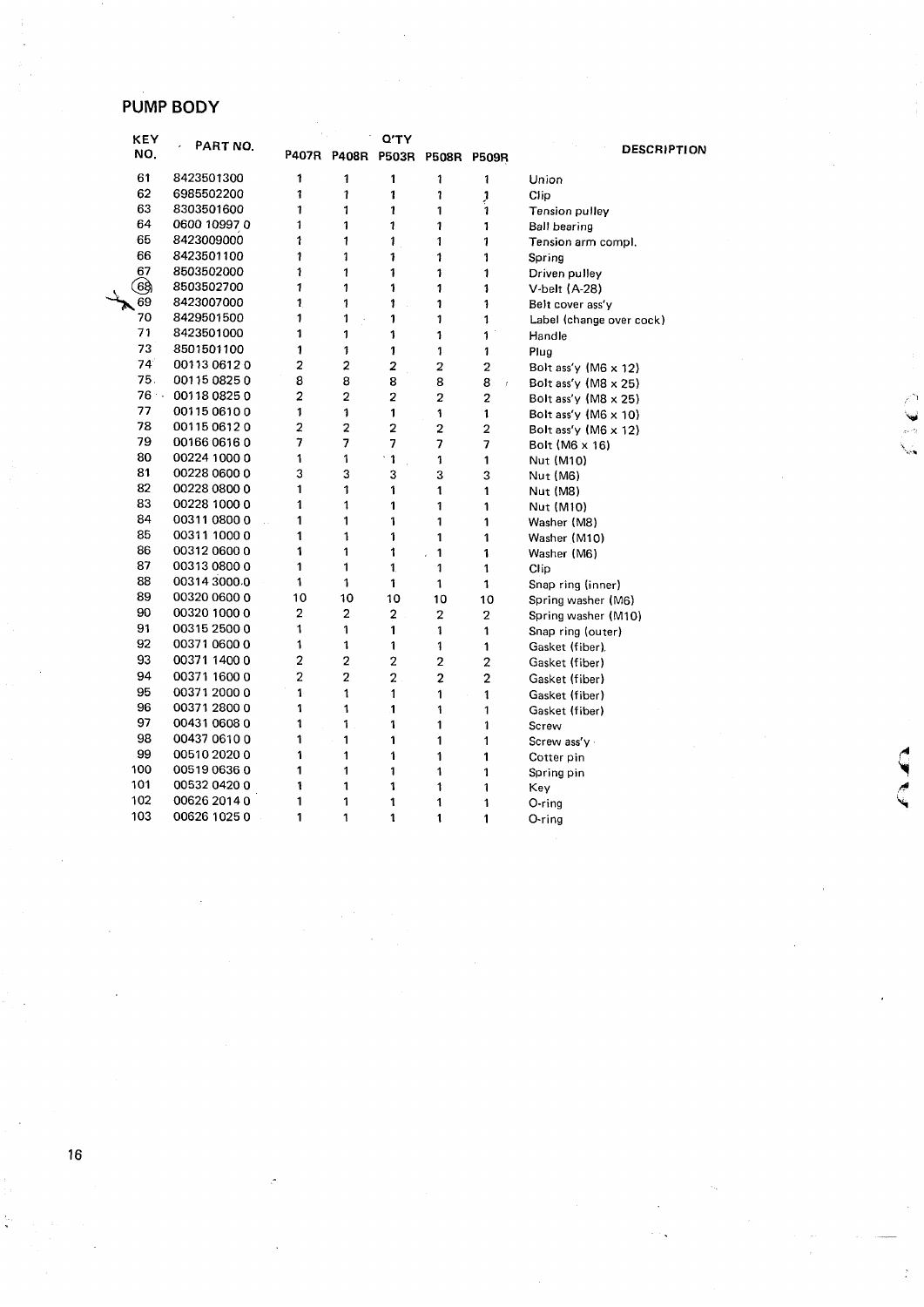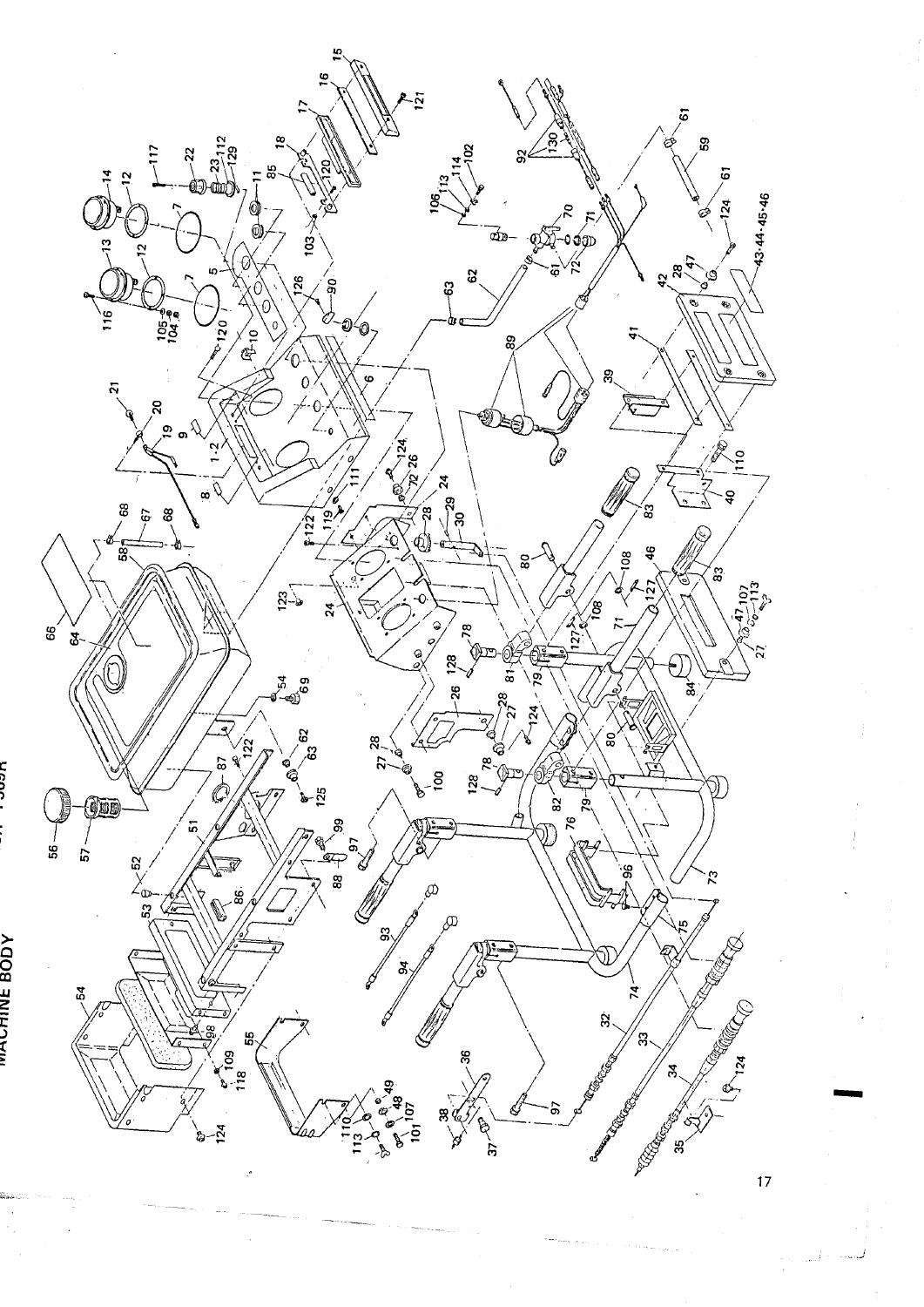#### MACHINE BODY

| KEY<br>NO.              | PART NO.                 |                         | P407R P408R P503R P508R P509R | Ο'ΤΥ                    |                         |                         | DESCRIPTION                                      |
|-------------------------|--------------------------|-------------------------|-------------------------------|-------------------------|-------------------------|-------------------------|--------------------------------------------------|
| 1                       | 8425005000               | 1                       | 1                             |                         |                         |                         | Instrument panel ass'y $(M)$ (Incl. 6~9)         |
| $\overline{\mathbf{c}}$ | 8505021000               |                         |                               | 1                       | 1                       | 1                       | Instrument panel ass'y $(M)$ (Incl. $6 \sim 9$ ) |
| 5                       | 8429500500               | $\mathbf{1}$            | 1                             | 1                       | 1                       | ¢,<br>$\mathbf{1}$      | Label (switch S)                                 |
| 6                       | 8429501100               | 1                       | 1                             | 1                       | 1                       | 1                       | Label (pump)                                     |
| 7                       | 8429501600               | 2                       | 2                             | 2                       | 2                       | 2                       | Label (gauge cover)                              |
| 8                       | 8429500800               | 1                       | 1                             | 1                       | 1                       | 1                       | Label (gauge)                                    |
| 9                       | 8429500900               | 1                       | 1                             | 1                       | $\mathbf{1}$            | 1                       | Label (gauge)                                    |
| 10                      | 8425019000               | 1                       | 1                             | 1                       | -1                      | 1                       | Hardware compi.                                  |
| 11                      | 8425500800               | 2                       | $\overline{\mathbf{c}}$       | $\overline{\mathbf{c}}$ | $\overline{2}$          | 2                       | Grommet (A)                                      |
| 12                      | 8424500600               | $\overline{2}$          | $\mathbf 2$                   | 2                       | 2                       | 2                       | Cushion rubber                                   |
| 13                      | 8424003000               | 1                       | 1                             | 1                       | 1                       | 1                       | Vacuum gauge unit                                |
| 14                      | 8424005000               | 1                       | 1                             | 1                       | 1                       | 1                       | Pressure gauge unit                              |
| 15                      | 8425502300               | 1<br>1                  | 1                             | 1<br>1                  | 1<br>1                  | 1                       | Panel light cover                                |
| 16<br>17                | 8425500300<br>8425502400 | 1                       | 1<br>1                        | 1                       | 1                       | 1<br>1                  | Light plate                                      |
| 18                      | 8425018000               | 1                       | 1                             | 1                       | 1                       | 1                       | Rubber trimming (P)<br>Light hardware compl.     |
| 19                      | 8428015000               | 1                       | 1                             | 1                       | 1                       | 1                       | Mouth piece compi.                               |
| 20                      | 8425500400               | 1                       | 1                             | 1                       | 1                       | 1                       | Light holder                                     |
| 21                      | 8508500000               | 1                       | 1                             | 1                       | 1                       | $\mathbf{1}$            | Light                                            |
| 22                      | 8425500000               | 1                       | 1                             | 1                       | 1                       | $\mathbf{1}$            | Throttle dial                                    |
| 23                      | 8044500800               | 1                       | 1                             | 1                       | 1                       | - 1                     | Spring                                           |
| 24                      | 8425014000               | 1                       | 1                             | 1                       | 1                       | 1                       | Panel vase (M) compl.                            |
| 25                      | 8425502000               | 1                       | 1                             | 1                       | 1                       | 1                       | Plate $(L)$                                      |
| 26                      | 8425501900               | 1                       | 1                             | 1                       | 1                       | 1                       | Plate (R)                                        |
| 27                      | 8425501100               | 6                       | 6                             | 6                       | 6                       | 6                       | Grommet (D)                                      |
| 28                      | 8425500600               | 18                      | 18                            | 19                      | 19                      | 18                      | Spacer                                           |
| 29                      | 8044001000               | 1                       | 1                             | 1                       | 1                       | 1                       | Throttle hoder compl.                            |
| 30                      | 8044500500               | 1                       | 1                             | 1                       | 1                       | 1                       | Spring pin                                       |
| 31                      | 8044003000               | 1                       | 1                             | 1                       | 1                       | 1                       | Throttle shaft compl.                            |
| 32                      | 8425010000               | 1                       | 1                             | 1                       | 1                       | 1                       | Throttle wire compl.                             |
| 33                      | 8425008000               | 1                       | 1                             | 1                       | 1                       | 1                       | Tickler wire compl.                              |
| 34                      | 8425009000               | 1                       | $\overline{1}$                | 1                       | 1                       | 1                       | Choke wire compl.                                |
| 35                      | 8425020000               | 1                       | 1                             | 1                       | 1                       | 1                       | Wire guide compi.                                |
| 36<br>37                | 8044005000               | 1<br>1                  | 1<br>$\mathbf{1}$             | 1<br>1                  | 1<br>1                  | 1<br>1                  | Throttle arm compl.<br>Throttle lover shaft      |
| 38                      | 8044500100<br>8044500900 | 1                       | 1                             | 1                       | 1                       | 1                       | Governor spring                                  |
| 39                      | 8425011000               | 1                       | 1                             | 1                       | 1                       | 1                       | Mounting bracket (A) compl.                      |
| 40                      | 8425012000               | 1                       | 1                             | 1                       | 1                       | 1                       | Mounting bracket (B) compl.                      |
| 41                      | 8425502100               | 2                       | $\mathbf 2$                   | $\overline{\mathbf{c}}$ | $\overline{\mathbf{c}}$ | $\overline{c}$          | Stay                                             |
| 42                      | 8425501500               | 1                       | 1                             | 1                       | 1                       | 1                       | Front cover                                      |
| 43                      | 8419500300               | 1                       |                               |                         |                         |                         | Label (model)                                    |
| 44                      | 8429500300               |                         | 1                             |                         |                         |                         | Label (mdoel)                                    |
| 45                      | 8509501100               |                         |                               | 1                       |                         |                         | Label (model)                                    |
| 46                      | 8519500200               |                         |                               |                         | 1                       |                         | Label (model)                                    |
| 47                      | 8425501000               | 12                      | 12                            | 12                      | 12                      | 12                      | Grommet (C)                                      |
| 48                      | 0200 08991 0             | 2                       | $\overline{\mathbf{c}}$       | $\mathbf 2$             | $\overline{a}$          | $\overline{2}$          | Wave washer                                      |
| 49                      | 0230 06999 1             | $\mathbf 2$             | $\boldsymbol{2}$              | $\overline{\mathbf{c}}$ | 2                       | 2                       | Spacer                                           |
| 50                      | 0122 06999 2             | $\overline{\mathbf{c}}$ | $\boldsymbol{2}$              | $\mathbf 2$             | 2                       | $\overline{\mathbf{c}}$ | Wing bolt                                        |
| 51                      | 8426012000               | 1                       | 1                             | 1                       | 1                       | 1                       | Fuel tank mounting bracket compl.                |
| 52                      | 8426500500               | 4                       | 4                             | 4                       | 4                       | 4                       | Cushion rubber                                   |
| 53                      | 8425017000-1             | 1                       | 1                             | 1                       | 1                       | 1                       | Cleaner body compl.                              |
| 54                      | 8425501400-1             | 1                       | 1                             | 1                       | 1                       | 1                       | Main cover                                       |
| 55.                     | 8505500400               | 1                       | 1                             | 1                       | 1                       | 1                       | Plug cover                                       |
| 56                      | 0430 72998 3             | 1                       | 1                             | 1                       | 1                       | 1                       | Fuel tank cap                                    |
| 57                      | 0641399990<br>8506500800 | 1                       | 1<br>1                        | 1                       | 1                       | 1                       | Fuel filter                                      |
| 58<br>59                | 8426500800               | 1<br>1                  | 1                             | 1<br>1                  | 1<br>1                  | 1<br>1                  | Rubber trimming<br>Fuel pipe (A) (1M=800)        |
| 60                      | 8426500900               | 1                       | 1                             | 1                       | 1                       | 1                       | Fuel pipe (B)                                    |
| 61                      | 0561 13997 1             | 4                       | 4                             | 4                       | 4                       | 4                       | Hose clamp                                       |
| 62                      | 8425500500               | 2                       | 2                             | 2                       | 2                       | 2                       | Spacer                                           |
| 63                      | 8425500900               | $\overline{\mathbf{c}}$ | 2                             | 2                       | 2                       | $\mathbf{2}$            | Grommet (B)                                      |
| 64                      | 8426014000               | 1                       | 1                             | 1                       | 1                       | 1                       | Fuel tank unit (Incl. 66~68)                     |

CA E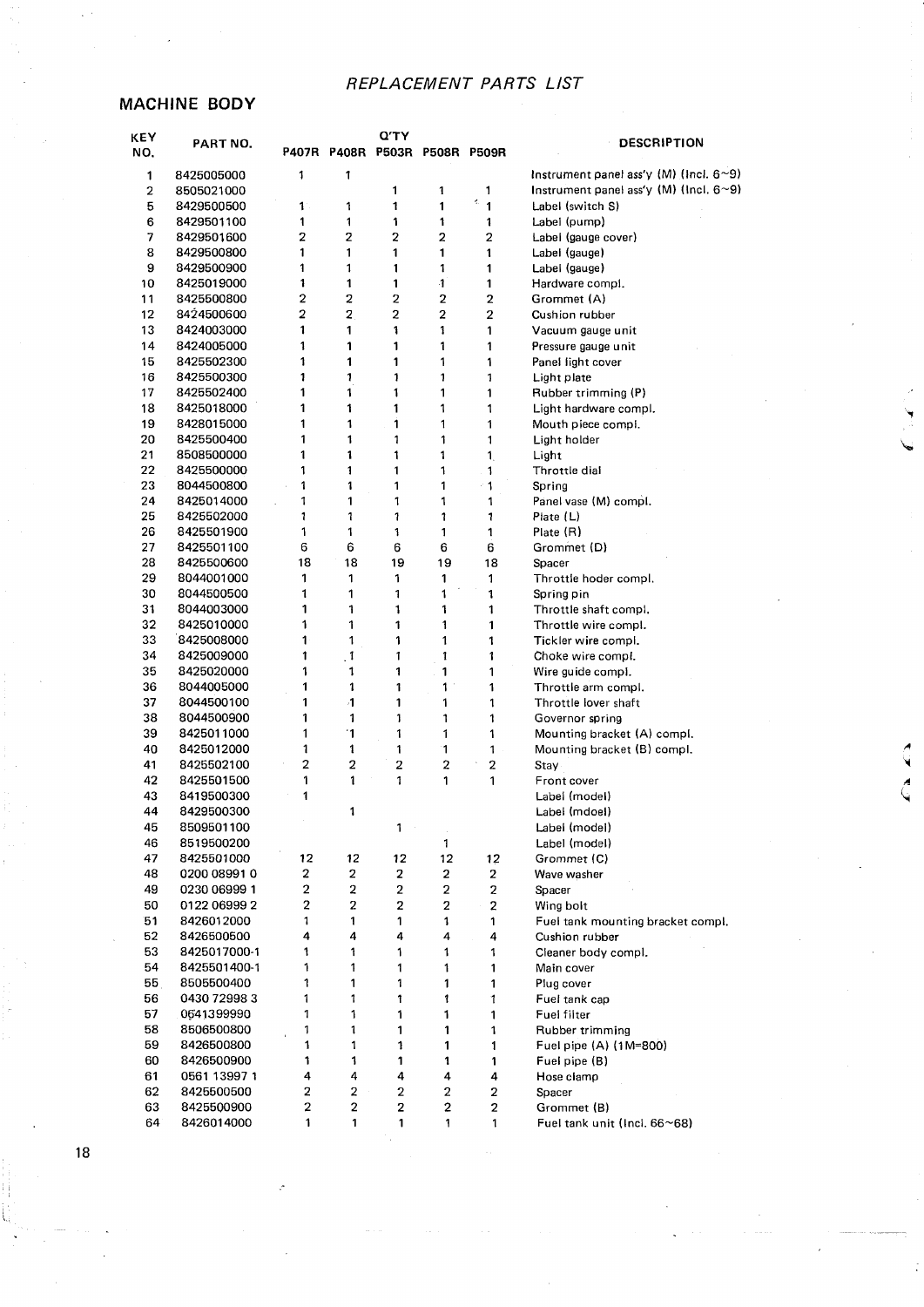### MACHINE BODY

| KEY<br>NO. | PART NO.     | P407R          | <b>P408R</b>            | יו ש<br><b>P503R</b>    | <b>P508R</b>            | <b>P509R</b>            | <b>DES</b>                   |
|------------|--------------|----------------|-------------------------|-------------------------|-------------------------|-------------------------|------------------------------|
| 66         | 8429503900   | 1              | 1                       | 1                       | 1                       | 2. J                    | Label (instruction)          |
| 67         | 0851129970   | 1              | 1                       | 1                       | 1                       | 1                       | Fuel gauge pipe (1M=         |
| 68         | 0561 08001 0 | 2              | $\overline{2}$          | $\overline{\mathbf{c}}$ | $\overline{2}$          | $\overline{a}$          | Hose clamp/                  |
| 69         | 0400 10998 1 | 1              | 1                       | 1                       | 1                       | 1                       | Plug                         |
| 70         | 8426006000   | 1              | 1                       | 1                       | 1                       | 1                       | Fuel cock unit (Incl.        |
| 71         | 8426006010   | 1              | 1                       | 1                       | 1                       | 1                       | Packing (L)                  |
| 72         | 8426006020   | 1              | 1                       | 1.                      | 1                       | 1                       | Cup(L)                       |
| 73         | 8427001000   | 1              | 1                       | 1                       | 1.                      | 1                       | Frame (L) compl.             |
| 74         | 8427003000   | 1              | 1                       | 1                       | 1                       | 1                       | Frame (R) compl.             |
| 75         | 8507007000   | $\overline{2}$ | $\overline{\mathbf{c}}$ | 2                       | $\overline{\mathbf{2}}$ | $\overline{a}$          | Band compl.                  |
| 76         | 8508020000   | 1              | 1                       | 1                       | 1                       | 1                       | Rubber band compl.           |
| 77         | 8987001000   | 4              | 4                       | 4                       | 4                       | 4                       | Handle compi.                |
| 78         | 8507500200   | 4              | 4                       | 4                       | 4                       | 4                       | Handle shaft                 |
| 79         | 8507500001   | 4              | 4                       | 4                       | 4                       | 4                       | Bracket (handle)             |
| 80         | 8507500300   | 4              | 4                       | 4                       | 4                       | 4                       | Pin                          |
| 81         | 8987500400   | 2              | $\overline{c}$          | $\overline{2}$ .        | $\overline{c}$          | $\overline{\mathbf{c}}$ | Handle boss (A)              |
| 82         | 8987500000   | 2              | $\overline{\mathbf{c}}$ | 2                       | $\overline{2}$          | $\overline{\mathbf{c}}$ | Handie boss (B)              |
| 83         | 8987500100   | 4              | 4                       | 4                       | 4                       | 4                       | Grip                         |
| 84         | 0299 25999 1 | 4              | 4                       | 4                       | 4                       | 4                       | Vibration preventive         |
| 85         | 8426500100   | 1              | 1                       | $1 -$                   | 1                       | 1                       | Rubber trimming              |
| 86         | 8426500200   | 1              | 1                       | 1                       | 1                       | 1                       | Rubber trimming              |
| 87         | 8426500300   | 1              | 1                       | 1                       | 1                       | 1                       | Rubber trimming              |
| 88         | 8558501300   | 1              | 1                       | 1                       | 1                       | 1                       | Clamp                        |
| 89         | 8428004000   | 1              | 1                       | 1                       | 1                       | 1                       | Main switch (S) com          |
| 90         | 8428500300   | 1              | 1                       | 1                       | 1                       | 1                       | Switch lever                 |
| 92         | 8428014000   | 1              | 1                       | 1                       | 1                       | 1                       | Fuse box unit (Incl.         |
| 93         | 8428007000   | 1              | 1                       | 1                       | 1                       | 1                       | Lead wire (A) compl          |
| 94         | 8428008000   | 1              | 1                       | $1^{\circ}$             | 1                       | 1                       | Lead wire (B) compl          |
| 96         | 00113 0614 0 | 4              | 4                       | 4                       | 4                       | 4                       | Bolt ass'y (M6 x 14)         |
| 97         | 00114 1058 0 | 8              | 8                       | 8                       | 8                       | 8                       | Bolt ass'y $(M10 \times 58)$ |
| 98         | 00115 0612 0 | 2              | 2                       | $\overline{a}$          | 2                       | 2                       | Bolt ass'y (M6 x 12)         |
| 99         | 0011508180   | 4              | 4                       | 4                       | 4                       | 4                       | Bolt ass'y (M8 x 18)         |
| 100        | 00118 0620 0 | 4              | 4                       | 4                       | 4                       | $\cdot$ 4               | Bolt ass'y (M6 x 20)         |
| 101        | 00166 0614 0 | 2              | $\overline{c}$          | $\overline{\mathbf{c}}$ | $\overline{\mathbf{c}}$ | 2                       | Bolt (M6 x 14)               |
| 102        | 00166 0620 0 | 1              | 1                       | 1                       | 1                       | 1                       | Bolt (M6 x 20)               |
| 103        | 00218 0300 0 | $\overline{2}$ | $\overline{2}$          | $\overline{c}$          | 2                       | 2                       | Nut (M3)                     |
| 104        | 00218 0400 0 | 16             | 16                      | 16                      | 16                      | 16                      | Nut (M4)                     |
| 105        | 00310 0400 0 | 8              | 8                       | 8                       | 8                       | 8                       | Washer (M4)                  |
| 106        | 00310 0600 0 | 1              | 1                       | 1                       | 1                       | 1                       | Washer (M6)                  |
| 107        | 00310 0800 0 | 4              | 4                       | 4                       | 4                       | 4                       | Washer (M8)                  |
| 108        | 00310 1200 0 | 4              | 4                       | 4                       | 4                       | 4                       | Washer (M12)                 |
| 109        | 00312 0400 0 | 4              | 4                       | 4                       | 4                       | 4                       | Washer (M4)                  |
| 110        | 00312 0600 0 | $\overline{2}$ | $\overline{2}$          | $\overline{2}$          | $\overline{2}$          | 2                       | Washer (M6)                  |
| 111        | 0031206003   | 3              | 3                       | 3                       | 3                       | 3                       | Washer (M6)                  |
| 112        | 00310 2000 0 | 1              | 1                       | 1                       | 1                       | 1                       | Washer (M20)                 |
| 113        | 00320 0600 0 | 5              | 5                       | 5                       | 5                       | 5                       | Spring washer (M6)           |
| 114        | 00338 0600 0 | 1              | 1                       | 1                       | $\mathbf{1}$            | 1                       | Lock washer                  |
| 115        | 00371 1000 0 | 1              | 1                       | 1                       | 1                       | 1                       | Gasket (fiber)               |
| 116        | 00410 0416 0 | 8              | 8                       | 8                       | 8                       | 8                       | Screw (M4 $\times$ 16)       |
| 117        | 00422 0620 3 | $\cdot$ 1      | 1                       | 1                       | 1                       | 1                       | Screw ass'y                  |
| 118        | 00435 0410 0 | 4              | 4                       | 4                       | 4                       | 4                       | Screw ass'y (M4 x 10         |
| 119        | 00435 0614 3 | 3              | 3                       | 3                       | 3                       | 3                       | Screw ass'y (M6 x 14         |
| 120        | 00437 0308 0 | 2              | $\mathbf 2$             | $\overline{\mathbf{c}}$ | $\mathbf 2$             | $\mathbf{2}$            | Screw ass'y $(M3 \times 8)$  |
| $121 -$    | 00437 0425 1 | 2              | $\overline{\mathbf{c}}$ | $\mathbf 2$             | $\boldsymbol{2}$        | $\mathbf 2$             | Screw ass'y (M4 x 25         |
| 122        | 00437 0512 0 | 5              | 5                       | 5                       | . 5                     | 5                       | Screw ass'y (M5 x 12         |
| 123        | 00437 0614 0 | 1              | 1                       | 1                       | 1                       | 1                       | Screw ass'y (M6 x 14         |
| 124        | 00437 0620 0 | 13             | 13                      | 13                      | 13                      | 13                      | Screw ass'y (M6 x 12         |
| 125        | 00437 0625 0 | 2              | 2                       | 2                       | 2                       | $\overline{2}$          | Screw ass'y (M6 x 25         |
| 126        | 00411 0310 0 | 1              | $\mathbf{1}$            | 1                       | 1                       | 1                       | Screw (M3 x10)               |
| 127        | 0051030200   | 4              | 4                       | 4                       | 4                       | 4                       | Cotter pin                   |
| 128        | 00519 0612 2 | 4              | 4                       | 4                       | 4                       | 4                       | Spring pin                   |
| 129        | 00519 0420 0 | 1              | 1                       | 1                       | 1                       | 1                       | Spring pin                   |
| 130        | 00802 1030 0 | 1              | 1                       | $\mathbf{1}$            | 1                       | 1                       | Fuse (10A)                   |

**CRIPTION** 

-300) 71, 82) rubber  $\mathbb{R}^3$ ipi. (Inci. 90, 126) , 130)<br>sl. (+) (Incl. 95)<br>il. (--) (Incl. 95) 3) 0)<br>4) 5)<br>2)<br>4)<br>2)<br>5)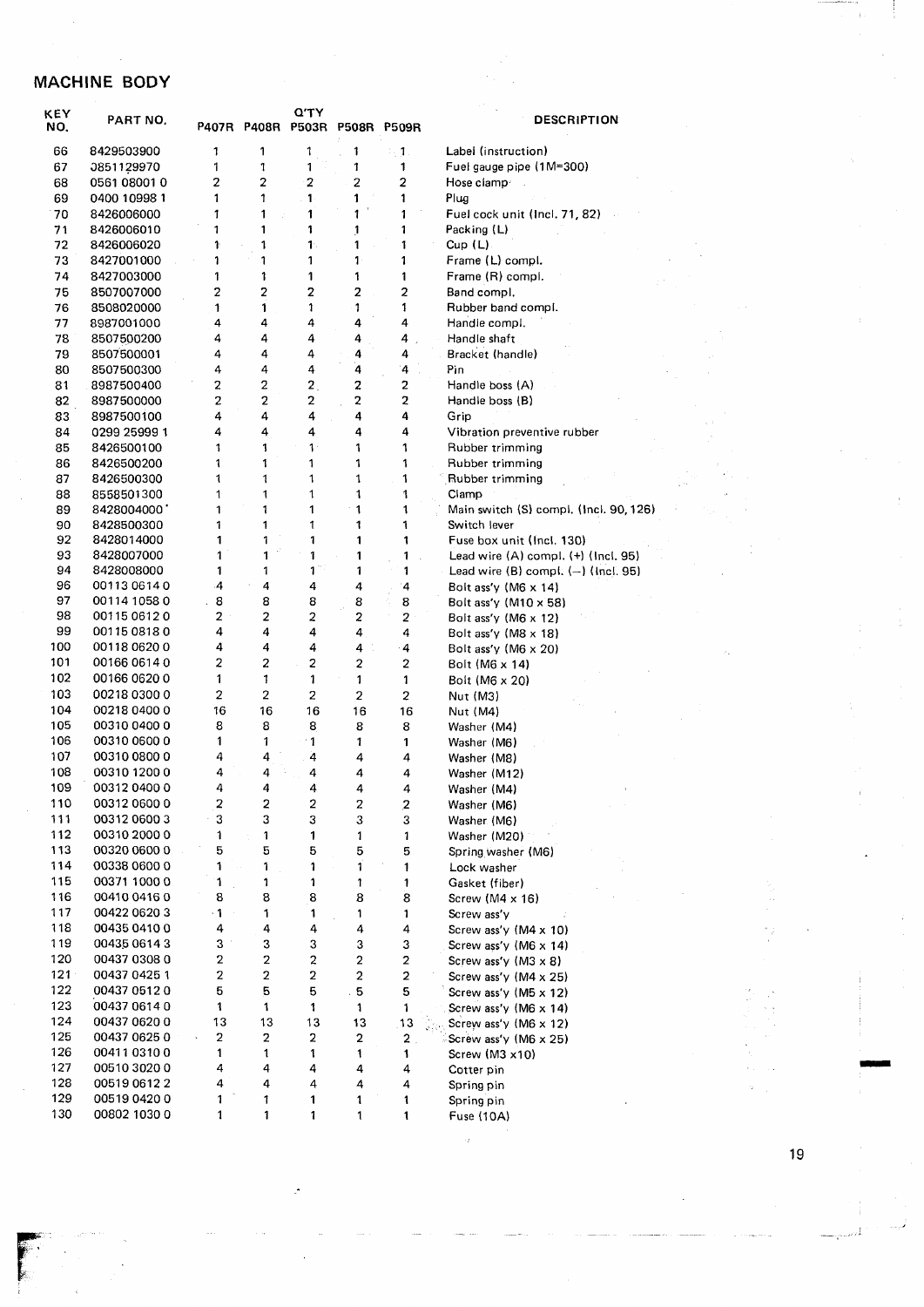

CO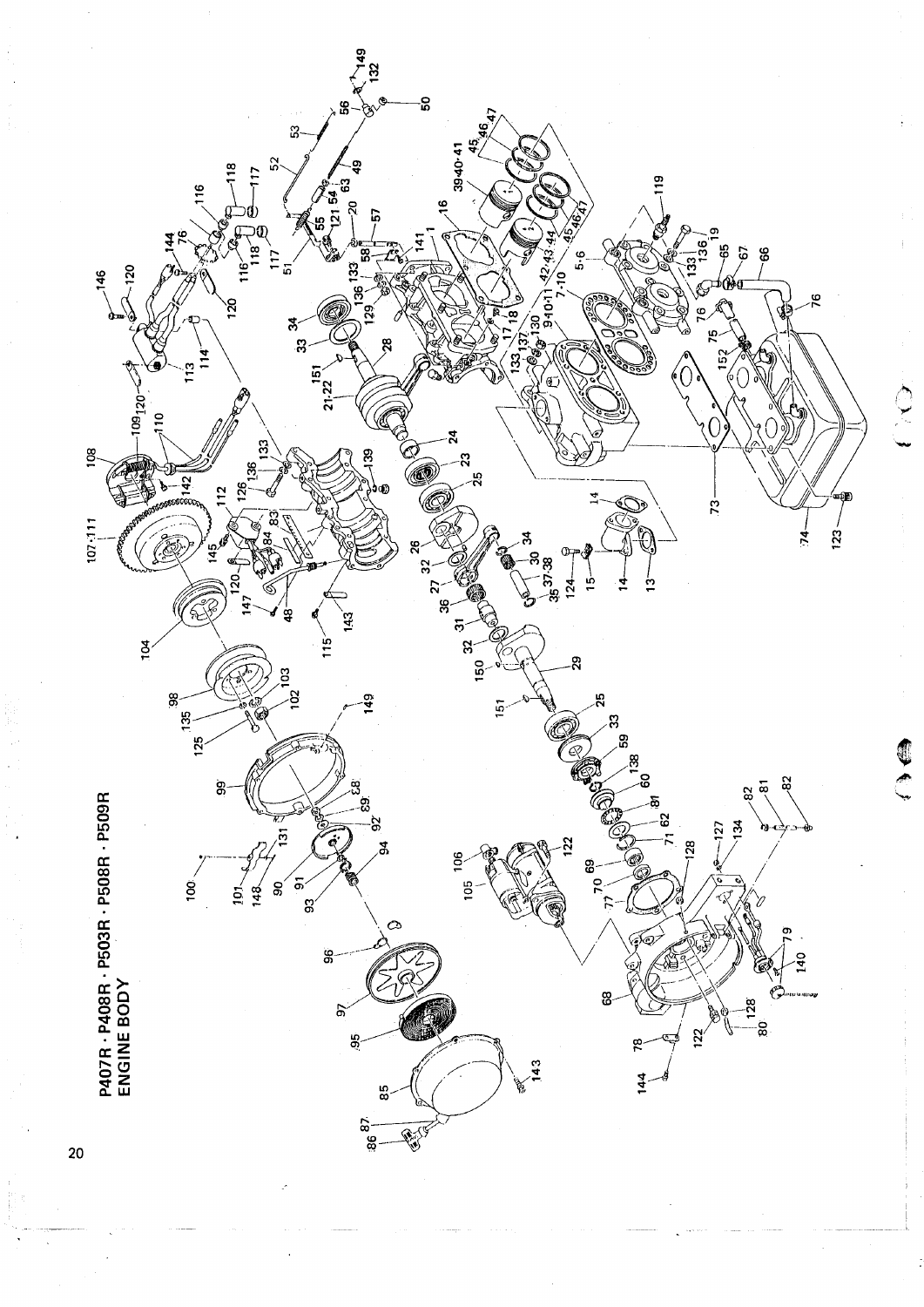#### **ENGINE BODY**

| KEY<br>NO. | PART NO.                 |                         | P407R P408R          | Q'TY           | <b>P503R P508R</b> | <b>P509R</b>   | <b>DESCRIPTION</b>                           |
|------------|--------------------------|-------------------------|----------------------|----------------|--------------------|----------------|----------------------------------------------|
| 1          | 8031009000               | 1                       | 1                    | 1              | $1$ .              | 1              | Crank case compl. (Incl. 2~4, 126, 132, 136) |
| 2          | 8031502200               | 1                       | 1                    | 1              | 1                  | 1              | Breather                                     |
| 3          | 8031502000               | 6                       | 6                    | 6              | 6                  | 6              | Stud                                         |
| 4          | 0400 10998 1             | ∽∙ె 3                   | 3                    | 3              | 3                  | 3              | Plug                                         |
| 5          | 8031500001               | 1                       | 1                    | 1              |                    |                | Cylinder head                                |
| 6          | 8051500001               |                         |                      |                | 1                  | 1              | Cylinder head                                |
| 7          | 8041005000               | 1                       | $\mathbf{1}$         | 1.             |                    |                | Gasket (cylinder head) ass'y                 |
| 8          | 8051003000               |                         |                      |                | 1                  | 1              | Gasket (cylinder head) ass'y                 |
| 9          | 8021001000               | 1                       |                      |                |                    |                | Cylinder ass'y                               |
| 10         | 8031002000               |                         | $\mathbf{1}^{\circ}$ | 1              |                    |                | Cylinder ass'y                               |
| 11         | 8051500100               |                         |                      |                | 1                  | 1              | Cylinder                                     |
| 12         | 8033500100               | 1                       | 1                    | 1              | 1                  | 1              | Packing (for carburetor).                    |
| 13         | 8033009000               | 1                       | 1                    | 1              | 1                  | 1              | Packing (for air inlet pipe)                 |
| 14         | 8033500300               | 1                       | 1                    | 1              | 1                  | 1              | Air inlet pipe                               |
| 15         | 8033005000               | $\overline{\mathbf{2}}$ | $\mathbf{z}$         | 2              | 2                  | 2              | Lock washer compl.                           |
| 16         | 8031501800               | 1                       | 1                    | 1              | 1                  | 1              | Packing (for crank case)                     |
| 17         | 0200 06996 0             | 1                       | 1                    | 1              | 1                  | 1              | Washer                                       |
| 18         | 0147 06999 1             | 1                       | 1                    | 1              | 1                  | 1              | Screw                                        |
| 19         | 0016710480               | 1                       | 1                    | 1              | 1                  | 1              | Bolt                                         |
| 20         | 8031501000               | 1                       | 1                    | 1              | 1                  | 1              | Oil seal                                     |
| 21         | 8032004000               | 1                       | 1                    | 1              | 1.                 | 1              | Crankshaft compl. (Incl. 22~26)              |
| 22         | 8032005000               | 1                       | 1                    | 1              | 1                  | 1              | Crank shaft (center) ass'y (Incl. 23~26)     |
| 23         | 8032501300               | 1                       | 1                    | 1              | 1                  | $\mathbf{1}$   | Labyrinth                                    |
| 24         | 8032501600               | 1                       | 1                    | 1              | 1                  | 1              | Spacer (crankshaft)                          |
| 25         | 8032500900               | 4                       | 4                    | $4 \cdot$      | 4                  | 4              | <b>Ball bearing</b>                          |
| 26         | 8032500700               | $\mathbf{2}$            | 2                    | 2              | 2                  | $\overline{a}$ | Crank web                                    |
| 27         | 8032500300               | $\overline{c}$          | 2                    | $\overline{c}$ | $\overline{a}$     | 2              | Rod connecting                               |
| 28         | 8032500400               | 1                       | 1                    | 1              | 1                  | 1              | Crankshaft (front)                           |
| 29         | 8032500500               | 1                       | 1                    | $\mathbf{1}$   | 1                  | 1              | Crankshaft (rear)                            |
| 30         | 8032501700               | 2                       | 2                    | 2              | 2                  | $\cdot$        | Needle bearing                               |
| 31         | 8032500800               | 2                       | $\cdot$ 2            | $\overline{a}$ | 2                  | 2              | Crank pin                                    |
| 32         | 8032501900               | 4                       | 4                    | 4              | 4                  | 4              | Washer (big end)                             |
| 33         | 8052500200               | $\overline{2}$          | 2                    | $\overline{c}$ | 2                  | $\overline{a}$ | Oil seal                                     |
| 34         | 8031501700               | 1                       | 1                    | 1              | 1                  | 1              | Stopper ring                                 |
| 35         | 8982500600               | $\overline{4}$          | 4                    | 4              | 4                  | 4              | Clip                                         |
| 36         | 8032501800               | $\overline{c}$          | $\overline{2}$       | 2              | $\overline{2}$     | 2              | Needle bearing                               |
| 37<br>38   | 8972500000               | $\overline{a}$          |                      |                |                    |                | Piston pin                                   |
| 39         | 8032500000               |                         | 2                    | 2              | $\overline{a}$     | 2              | Piston pin                                   |
| 40         | 8022002000               | 1                       |                      |                |                    |                | Piston #1 compl.                             |
| 41         | 8032002000               |                         | 1                    | 1              |                    |                | Piston #1 compl.                             |
| 42         | 8052002000<br>8022003000 |                         |                      |                | 1                  | 1              | Piston #1 compl.                             |
| 43         | 8032003000               | 1                       |                      |                |                    |                | Piston #2 compl.                             |
| 44 /       | 8052003000               |                         | 1                    | 1              |                    |                | Piston #2 compl.                             |
| 45         | 8022001000               |                         |                      |                | 1                  | 1              | Piston #2 compl.                             |
| 46         | 8032001000               | $\overline{\mathbf{c}}$ |                      |                |                    |                | Piston ring set                              |
| 47         |                          |                         | 2                    | $\mathbf 2$    |                    |                | Piston ring set                              |
| 48         | 8052001000               |                         |                      |                | 2                  | 2              | Piston ring set                              |
| 49         | 8041001000<br>8034500800 | $\mathbf{1}$            | 1                    | 1              | 1                  | 1              | Oil checking rod compl.                      |
| 50         | 8974500000               | 1                       | 1                    | 1.             | 1                  | 1              | Adjusting screw shaft                        |
| 51         |                          | 1                       | 1                    | 1              | 1                  | 1              | Adjusting screw                              |
| 52         | 8044002000               | 1                       | 1                    | 1              | 1                  | 1              | Governor lever compl.                        |
| 53         | 8044500300<br>8044500400 | 1                       | 1                    | 1              | 1                  | 1              | Governor connecting rod                      |
|            |                          | 1                       | 1                    | $\mathbf{1}$ . | 1                  | 1              | Connecting spring                            |
| 54<br>55   | 8034501000<br>8974500600 | 1                       | 1                    | 1              | 1                  | 1              | Governor pipe                                |
| 56         |                          | 1                       | 1                    | 1              | $\mathbf{1}$       | 1              | Governor spring                              |
| 57         | 8044500200<br>8034500300 |                         | 1                    | 1              | 1                  | 1              | Adjusting screw setting hardware             |
| 58         |                          | 1                       | 1                    | 1              | 1                  | 1              | Lever shaft                                  |
| 59         | 5984500500               | 1                       | 1                    | 1              | 1                  | 1              | Governor contact point                       |
| 60         | 8034005000<br>8034500400 | 1                       | 1                    | 1              | 1                  | 1              | Flywheel mounting bracket compl.             |
| 61         |                          | 1                       | 1                    | 1              | 1                  | 1              | Spreader                                     |
|            | 8032501000               | 1                       | 1                    | 1              | 1                  | 1              | Thrust bearing                               |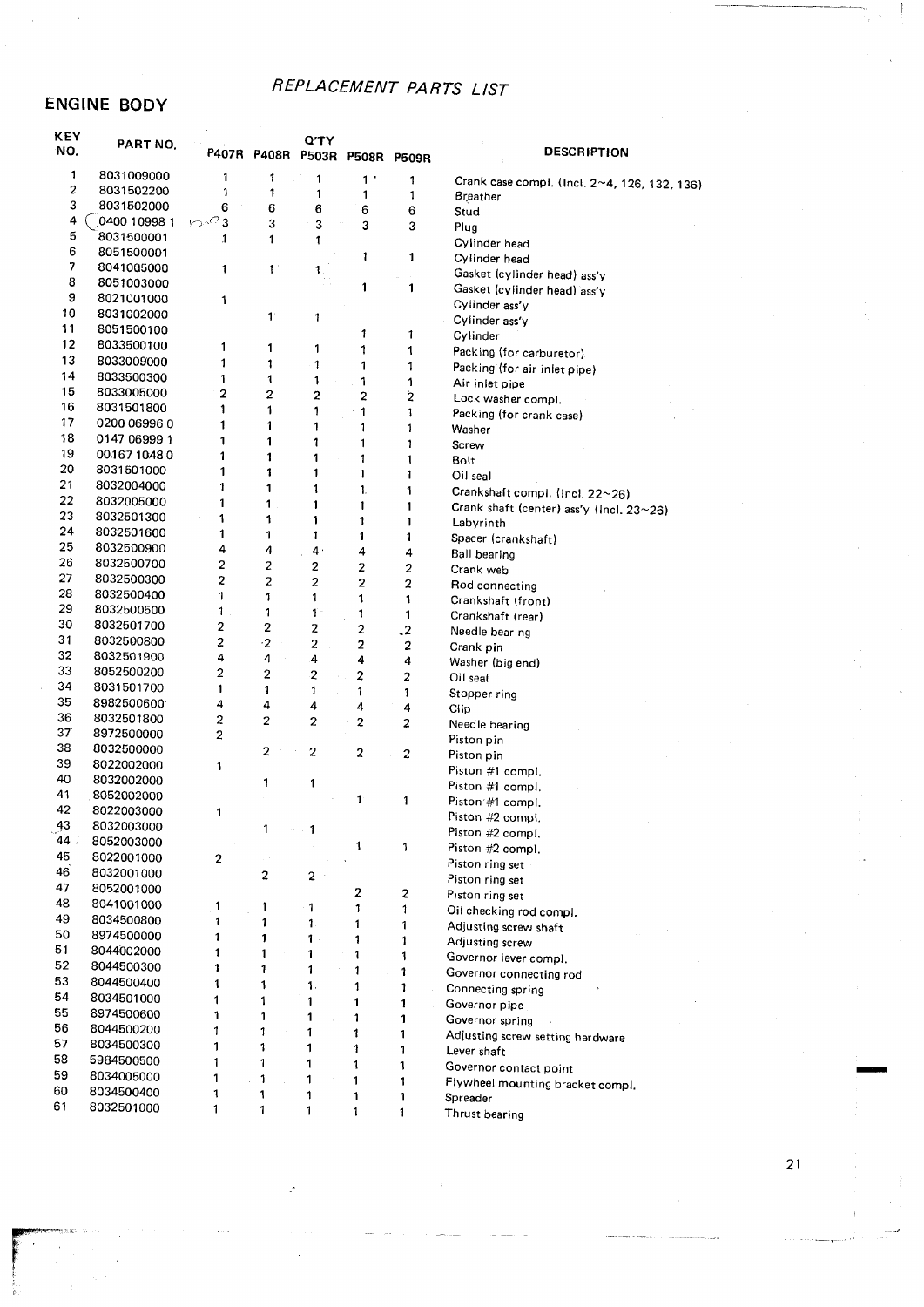#### ENGINE BODY

| <b>KEY</b><br>NO. | PART NO.                 |                         |                         | Q'TY                    | P407R P408R P503R P508R P509R |             | <b>DESCRIPTION</b>                           |
|-------------------|--------------------------|-------------------------|-------------------------|-------------------------|-------------------------------|-------------|----------------------------------------------|
| 62                | 8032501100               | 1                       | 1                       | 1                       | 1                             | 1           | Thrust washer                                |
| 63                | 8989502300               | 1                       | 1                       | 1                       | 1                             | 1           | Nut (lock)                                   |
| 65                | 8504501000               | 2                       | 2                       | 2                       | 2                             | 12          | Cooling water joint compl.                   |
| 66                | 8504501100               | 2                       | 2                       | $\overline{2}$          | 2                             | 2           | Rubber pipe (A)                              |
| 67                | 8504501400               | 4                       | 4                       | 4                       | 4                             | 4           | Clip (A)                                     |
| 68                | 8041002000               | 1                       | 1                       | 1                       | 1                             | 1           | Stator mounting bracket compl. (Incl. 69~71) |
| 69                | 8031500800               | 1                       | 1                       | $\ddot{\phantom{0}}$    | 1                             | 1           | Needle bearing                               |
| 70                | 8031500900               | 1                       | 1                       | 1                       | 1                             | 1           | Oil seal                                     |
| 71                | 8031501100               | 1                       | 1                       | $\mathbf 1$             | 1                             | 1           | Circlip                                      |
| 72                | 8559501900               | 1                       | 1                       | 1                       | 1                             | 1           | Label (consent)                              |
| 73                | 8033500000               | 1                       | 1                       | 1                       | 1                             | 1           | Gasket (for muffler)                         |
| 74                | 8043001000               | 1                       | 1                       | 1                       | 1                             | 1           | Muffler compi.                               |
| 75                | 8983500200               | 1                       | 1                       | 1                       | 1                             | 1           | Drain pipe                                   |
| 76                | 6985502200               | 1                       | 1                       | 1                       | 1                             | 1           | Clip                                         |
| 77                | 8031501900               | 1                       | 1                       | 1                       | 1                             | 1           | Packing (for stator mounting bracket)        |
| 78                | 8031501600               | 1                       | 1                       | 1                       | 1                             | 1           | Stopper metal                                |
| 79                | 8428005001               | 1                       | 1                       | 1                       | 1                             | 1           | Receptacle compl.                            |
| 80                | 8041500500               | 1                       | 1                       | 1                       | 1                             | 1           | Belt pressor                                 |
| 81                | 8041500300               | 1                       | 1                       | 1                       | 1                             | 1           | Pin                                          |
| 82                | 8041500400               | $\overline{c}$          | 2                       | $\overline{2}$          | $\overline{2}$                | 2           | Spacer                                       |
| 83                | 8508501500               | 1                       | 1                       | 1                       | 1                             | 1           | Terminal plate (-)                           |
| 84                | 8509502100               | $\mathbf{1}$            | 1                       | 1                       | 1                             | 1           | Label (terminal plate) (-)                   |
| 85                | 8047001000               | 1                       | 1                       | 1                       | 1                             | 1           | Recoil starter compl. (Incl. 86~98)          |
| 86                | 8047001210               | 1                       | 1                       | 1                       | 1                             | 1           | Starter knob compl.                          |
| 87                | 8047001160               | 1                       | 1                       | 1                       | 1                             | 1           | Starter rope                                 |
| 88<br>89          | 8047001140               | 1                       | 1                       | 1                       | 1                             | 1           | Hexagon nut                                  |
| 90                | 8047001130               | 1                       | 1                       | 1                       | 1                             | 1           | Spring washer                                |
| 91                | 8047001120               | 1                       | 1                       | 1                       | 1                             | 1           | <b>Friction plate</b>                        |
| 92                | 8047001110               | 1                       | 1                       | 1                       | 1                             | 1           | Thrust washer B                              |
| 93                | 8047001060<br>8047001050 | 1                       | 1                       | 1                       | 1                             | 1           | Thrust washer                                |
| 94                | 8047001040               | 1                       | $\mathbf{1}$            | 1                       | 1                             | 1           | Return spring                                |
| 95                | 8047001030               | 1                       | 1                       | 1                       | 1                             | 1           | Friction spring                              |
| 96                | 8047001020               | 1<br>2                  | 1                       | 1                       | 1                             | 1           | Spiral spring                                |
| 97                | 8047001010               | 1                       | 2<br>1                  | 2                       | 2                             | 2           | Ratchet                                      |
| 98                | 8047001220               | 1                       | 1                       | 1                       | 1                             | 1           | Reel compi.                                  |
| 99                | 8041500200               | 1                       | 1                       | 1<br>1                  | 1                             | 1           | Pulley compi.                                |
| 100               | 8031501400               | 1                       | 1                       | 1                       | 1                             | 1           | Starter cover receiver tube                  |
| 101               | 8031007000               | 1                       | 1                       | 1                       | 1<br>1                        | 1           | Pin (for hook)                               |
| 102               | 8032501400               | 1                       | 1                       | 1                       | 1                             | 1<br>1      | Hook ass'y                                   |
| 103               | 8032501500               | 1                       | 1                       | 1                       | 1                             | 1           | Nut (left)                                   |
| 104               | 8042500000               | 1                       | 1                       | 1                       | 1                             |             | Spring washer (left)                         |
| 105               | 8047002000               | 1                       | 1                       | 1                       | 1                             | 1           | Drive pulley                                 |
| 106               | 8428500200               | 1                       | 1                       | 1                       | 1                             | 1<br>1      | Starter unit                                 |
| 107               | 8037001000               | 1                       | 1                       | 1                       | 1                             | 1           | Terminal cap (rubber)                        |
| 108               | 8037007000               | 1                       | 1                       | 1                       | 1                             | 1           | Flywheel magneto unit                        |
| 109               | 8037008000               | 1                       | 1                       | 1                       | 1                             | 1           | Plate ass'y (Incl. 108~111)                  |
| 110               | 8037009000               | 1                       | 1                       | 1                       | 1                             | 1           | Lamp coil<br>Wire harness                    |
| 111               | 8037010000               | 1                       | 1                       | 1                       | 1                             | 1           |                                              |
| 112               | 8037005000               | 1                       | 1                       | 1                       | 1                             | 1           | Flywheel<br>CDI unit                         |
| 113               | 8037006000               | 1                       | 1                       | 1                       | 1                             | 1           | Ignition coil                                |
| 114               | 8031502100               | 2                       | 2                       | $\boldsymbol{2}$        | 2                             | 2           | Spacer                                       |
| 115               | 0566 07997 0             | 2                       | $\overline{\mathbf{c}}$ | $\overline{\mathbf{c}}$ | 2                             | 2           | Clamp                                        |
| 116               | 8037500600               | $\overline{2}$          | 2                       | $\overline{\mathbf{c}}$ | 2                             | 2           | Cap (rubber)                                 |
| 117               | 8037500700               | $\overline{\mathbf{c}}$ | 2                       | $\boldsymbol{2}$        | 2                             | 2           | Cap (rubber)                                 |
| 118               | 0655 00999 0             | $\boldsymbol{2}$        | $\overline{\mathbf{c}}$ | 2                       | $\boldsymbol{2}$              | 2           | Spark plug cap                               |
| 119               | 0650 14995 2             | $\overline{\mathbf{c}}$ | 2                       | $\mathbf{2}$            | $\mathbf 2$                   | $\mathbf 2$ | Spark plug (NGKB7HS)                         |
| 120               | 8558501100               | 4                       | 4                       | 4                       | 4                             | 4           | Clip                                         |
| 121               | 00114 0620 0             | 1                       | 1                       | 1                       | 1                             | 1           | Bolt ass'y (M6 x 20)                         |
| 122               | 00114 0825 0             | 7                       | 7                       | 7                       | 7                             | 7           | Bolt ass'y (M8 x 25)                         |
| 123               | 00115 0825 0             | 8                       | 8                       | 8                       | 8                             | 8           | Bolt ass'y (M8 $\times$ 25)                  |

đ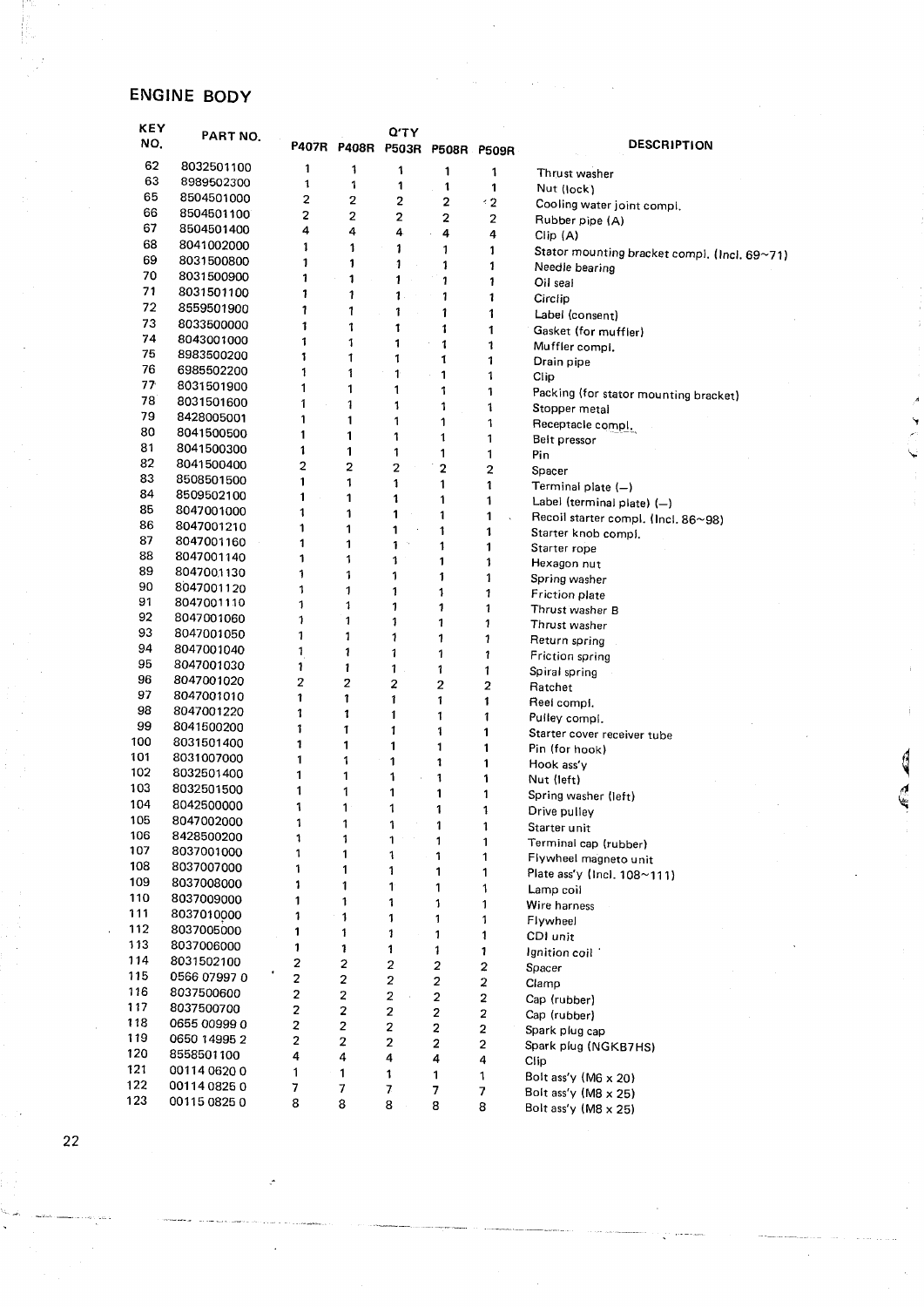## ENGlNE BODY

| KEY | PART NO.     |                         |                         | Q'TY                    | <b>DESCRIPTION</b>      |                         |                              |
|-----|--------------|-------------------------|-------------------------|-------------------------|-------------------------|-------------------------|------------------------------|
| NO. |              | <b>P407R</b>            | <b>P408R</b>            | <b>P503R</b>            | P508R P509R             |                         |                              |
| 124 | 00166 0822 0 | 2                       | 2                       | 2                       | 2                       | 2                       | Bolt (M8 x 22)               |
| 125 | 00167 0640 0 | 3                       | 3                       | 3                       | 3                       | 3                       | Bolt (M6 x 20)               |
| 126 | 00167 0850 0 | 12                      | 12                      | 12                      | 12                      | 12                      | Bolt (M8 x 50)               |
| 127 | 00217 0300 0 | 3                       | 3                       | 3                       | 3                       | 3                       | Nut (M3)                     |
| 128 | 00218 0600 0 | $\overline{2}$          | $\overline{2}$          | $\overline{a}$          | $\overline{2}$          | 2                       | Nut (M6)                     |
| 129 | 00218 0800 0 | 4                       | 4                       | 4                       | 4                       | 4                       | Nut (M8)                     |
| 130 | 00218 1000 0 | 6.                      | 6                       | 6                       | 6                       | 6                       | Nut (M10)                    |
| 131 | 00310 0300 0 | 1                       | 1 <sup>1</sup>          | 1                       | 1                       | 1                       | Washer (M3)                  |
| 132 | 00310 0800 0 | 16                      | 16                      | 16                      | 16                      | 16                      | Washer (M8)                  |
| 133 | 00310 1000 0 | 15                      | 15                      | 15                      | 15                      | 15                      | Washer (M10)                 |
| 134 | 00320 0300 0 | 3                       | 3                       | 3                       | 3                       | 3                       | Spring washer (M3)           |
| 135 | 00320 0600 0 | 3                       | 3                       | 3                       | 3                       | 3                       | Spring washer (M6)           |
| 136 | 00320 0800 0 | 16                      | 16                      | 16                      | 16                      | 16                      | Spring washer (M8)           |
| 137 | 00320 1000 0 | 15                      | 15                      | 15                      | 15                      | 15                      | Spring washer (M10)          |
| 138 | 00315 2800 0 | 1                       | 1                       | 1                       | 1                       | 1                       | Snap ring (outer)            |
| 139 | 00371 1000 0 | 3                       | 3                       | 3                       | 3                       | 3                       | Gasket (fiber)               |
| 140 | 00411 0316 0 | з                       | 3                       | 3                       | 3                       | 3                       | Screw $(M3 \times 6)$        |
| 141 | 00435 0408 0 | 2                       | 2                       | 2                       | 2                       | $\mathbf 2$             | Screw ass'y $(M4 \times 8)$  |
| 142 | 00435 0516 0 | $\overline{\mathbf{c}}$ | $\overline{\mathbf{c}}$ | $\overline{\mathbf{2}}$ | 2                       | $\overline{\mathbf{c}}$ | Screw ass'y (M5 $\times$ 18) |
| 143 | 00435 0612 0 | 6                       | 6                       | 6                       | 6                       | 6                       | Screw ass'y (M6 x 12)        |
| 144 | 00435 0614 0 | $\overline{a}$          | $\overline{\mathbf{c}}$ | $\mathbf 2$             | 2                       | 2                       | Screw ass'y (M6 $\times$ 14) |
| 145 | 00437 0620 0 | 2                       | 2                       | 2                       | $\overline{\mathbf{2}}$ | $\overline{\mathbf{c}}$ | Screw ass'y (M6 x 20)        |
| 146 | 00431 0640 0 | $\overline{\mathbf{2}}$ | 2                       | 2                       | $\overline{\mathbf{c}}$ | 2                       | Screw ass'y (M6 x 40)        |
| 147 | 00437 0310 0 | 6                       | 6                       | 6                       | 6                       | 6                       | Screw ass'y $(M3 \times 10)$ |
| 148 | 00510 1208 0 | 1                       | 1                       | 1                       | 1                       | 1                       | Cotter pin                   |
| 149 | 00510 2015 0 | 1                       | 1                       | 1                       | 1                       | 1                       | Cotter pin                   |
| 150 | 00532 0310 1 | 1                       | 1                       | 1                       | 1                       | 1                       | Key                          |
| 151 | 00532 0540 1 | $\overline{2}$          | 2                       | $\boldsymbol{2}$        | $\overline{\mathbf{c}}$ | 2                       | Key                          |
| 152 | 00917 1800 0 | 1                       | 1                       | 1                       | 1                       | 1                       | Hose clamp                   |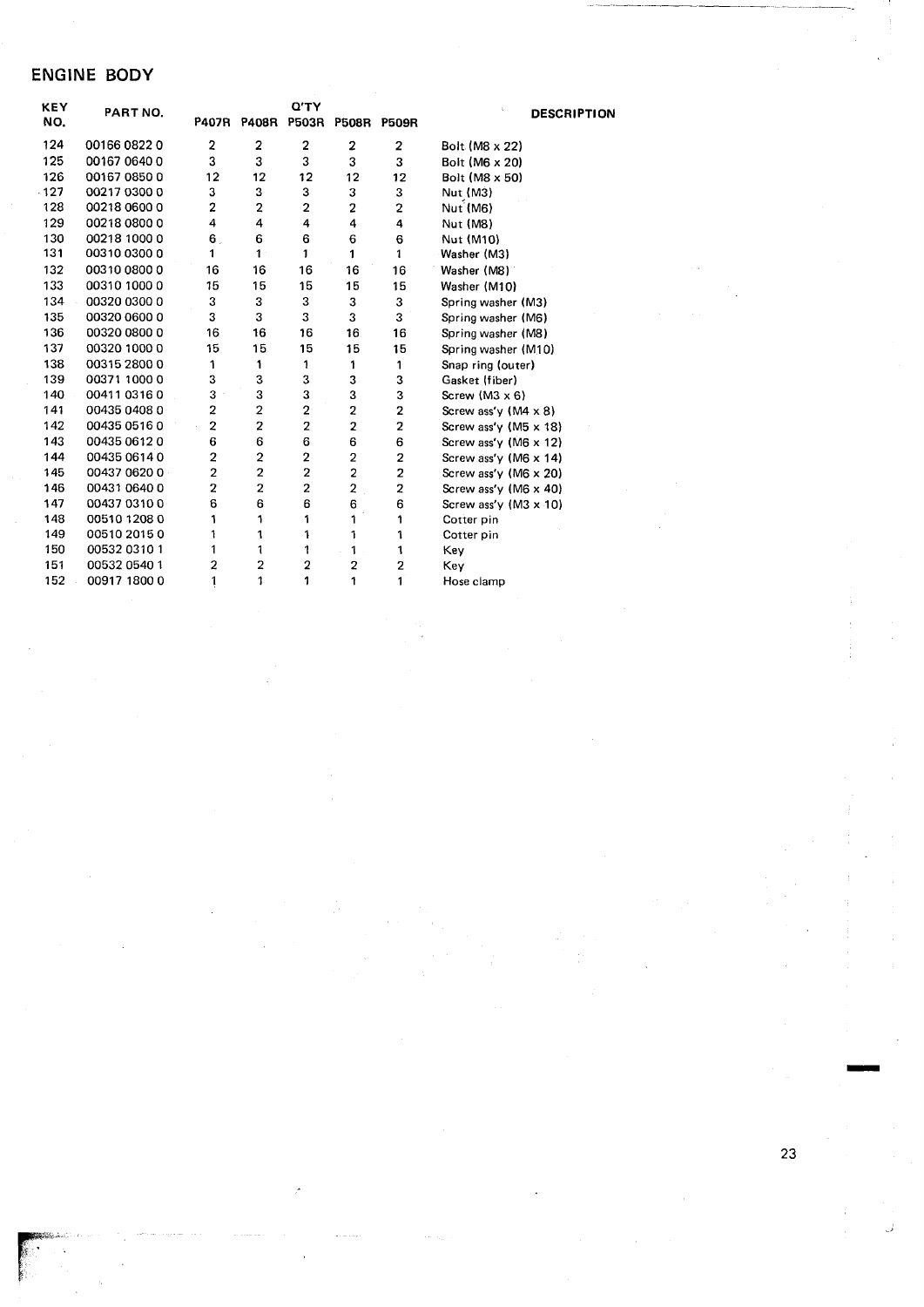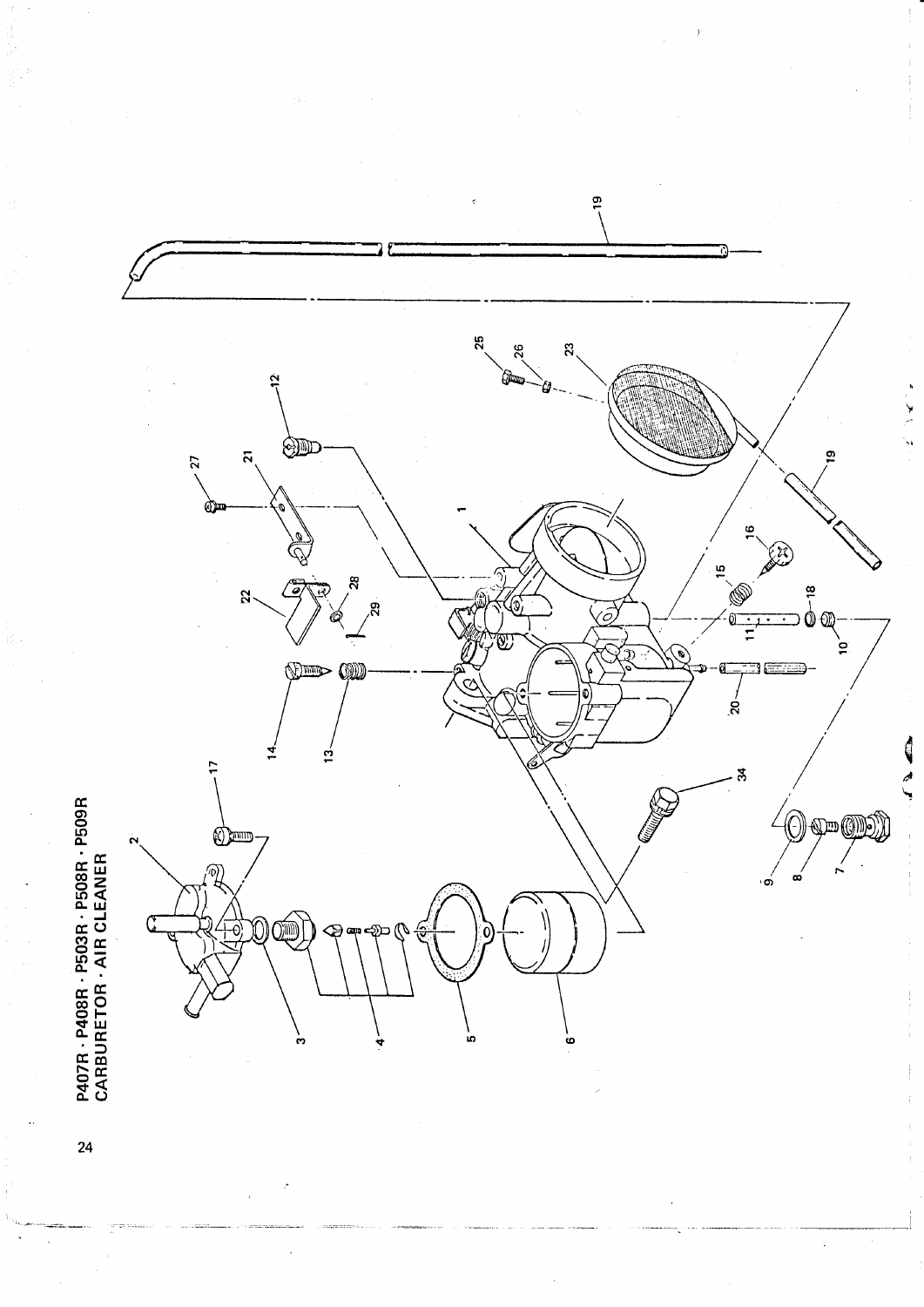## CARBURETOR·AIR CLEANER

| KEY<br>NO.              | <b>PART NO.</b> |   |                | <b>Q'TY</b><br>P407R P408R P503R |                | P508R P509R | <b>DESCRIPTION</b>            |
|-------------------------|-----------------|---|----------------|----------------------------------|----------------|-------------|-------------------------------|
| 1                       | 8046004000      | 1 | 1              | 1                                | 1              | 1           | Carburetor unit (Incl. 2~18)  |
| $\overline{\mathbf{c}}$ | 8046001140      | 1 |                |                                  | 1              | 1           | Cover float chamber ass'y     |
| 3                       | 8046001430      | 1 |                | 1                                | 1              |             | Packing                       |
| 4                       | 8046001630      |   |                |                                  | ٠              |             | Needle valve ass'y            |
| 5                       | 8046001150      | 1 |                |                                  |                |             | Gasket                        |
| 6                       | 8046001620      | 1 |                |                                  | 1              |             | Float ass'v                   |
| 7                       | 8046001210      |   |                |                                  |                |             | Main jet holder               |
| 8                       | 8046004110      |   |                | 1                                |                |             | Reverse main jet              |
| 9                       | 8046001560      | 1 |                | 1                                |                |             | Washer                        |
| 10                      | 8046001220      |   |                | 1                                |                |             | Screw                         |
| 11                      | 8046001720      |   |                |                                  | 1              |             | Main nozzle ass'y             |
| 12                      | 8016001130      | 1 |                | 1                                |                |             | Pilot jet                     |
| 13                      | 8046001230      |   |                | 1                                |                |             | Spring                        |
| 14                      | 8046001610      |   |                | 1                                |                |             | Adjuster                      |
| 15                      | 8046001320      | 1 |                | 1                                | 1              |             | Spring                        |
| 16                      | 8046001310      | 1 |                | 1                                | 1              |             | Screw                         |
| 17                      | 8046001530      | 4 | 4              | 4                                | 4              | 4           | Spring washer crossscrew      |
| 18                      | 8046001160      | 1 | 1              | 1                                | 1              | 1           | Main nozzle packing           |
| 19                      | 8036500100      | 2 | $\overline{2}$ | 2                                | 2              | 2           | Overflow pipe                 |
| 20                      | 8046500100      | 1 | 1              | 1                                | 1              | 1           | Drain pipe                    |
| 21                      | 8044006000      | 1 |                | 1                                | 1.             | 1           | Arm guide compl.              |
| 22                      | 8044004000      | 1 |                | 1                                | 1              | 1           | Tickler arm compl.            |
| 23                      | 8033006000      | 1 |                | 1                                | 1              |             | Air cleaner cap compl.        |
| 24                      | 00114 0625 0    | 2 | 2              | 2                                | 2              | 2           | Bolt ass'y (M6 x 25)          |
| 25                      | 00170 0516 0    | 1 | 1              | 1                                | 1              | 1           | Bolt (cross recess) (M5 x 16) |
| 26                      | 00218 0500 0    | 1 | 1              | 1                                | 1              | 1           | Nut (M5)                      |
| 27                      | 00437 0408 0    | 2 | 2              | 2                                | $\overline{2}$ | 2           | Screw ass'y $(M4 \times 8)$   |
| 28                      | 00310 0600 0    |   | 1              | 1                                | 1              | 1           | Washer                        |
| 29                      | 00510 1612 0    | 1 | 1              | 1                                |                | 1           | Cotter pin                    |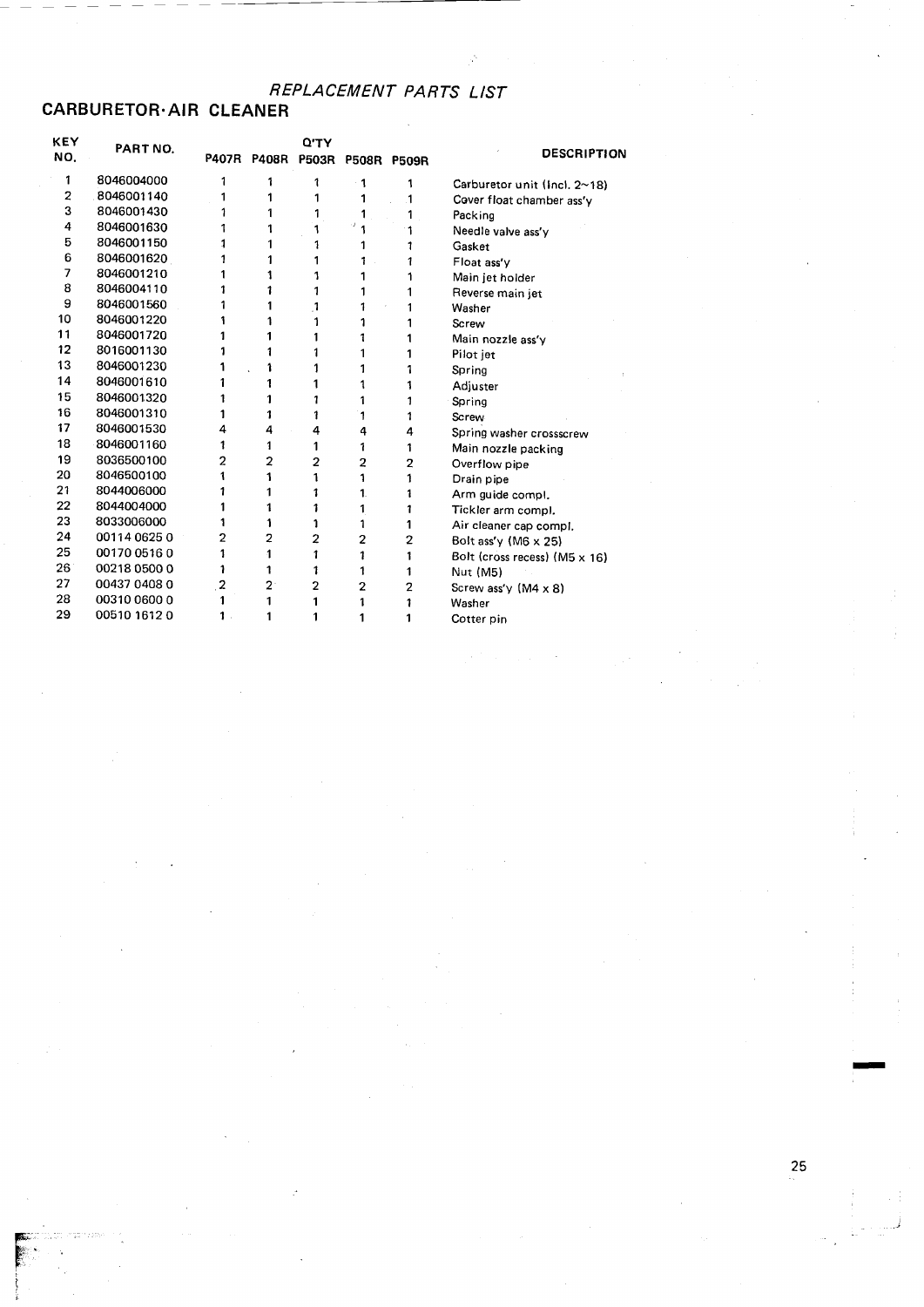#### P407R · P408R · P503R · P508R · P509R STANDARD ACCESSORlES







੍ਹੇ

م<br>م

 $\overline{\phantom{a}}$ 



#### $P407R \cdot P408R \cdot P503R \cdot P508R \cdot PS09R$ ACCESSORlES